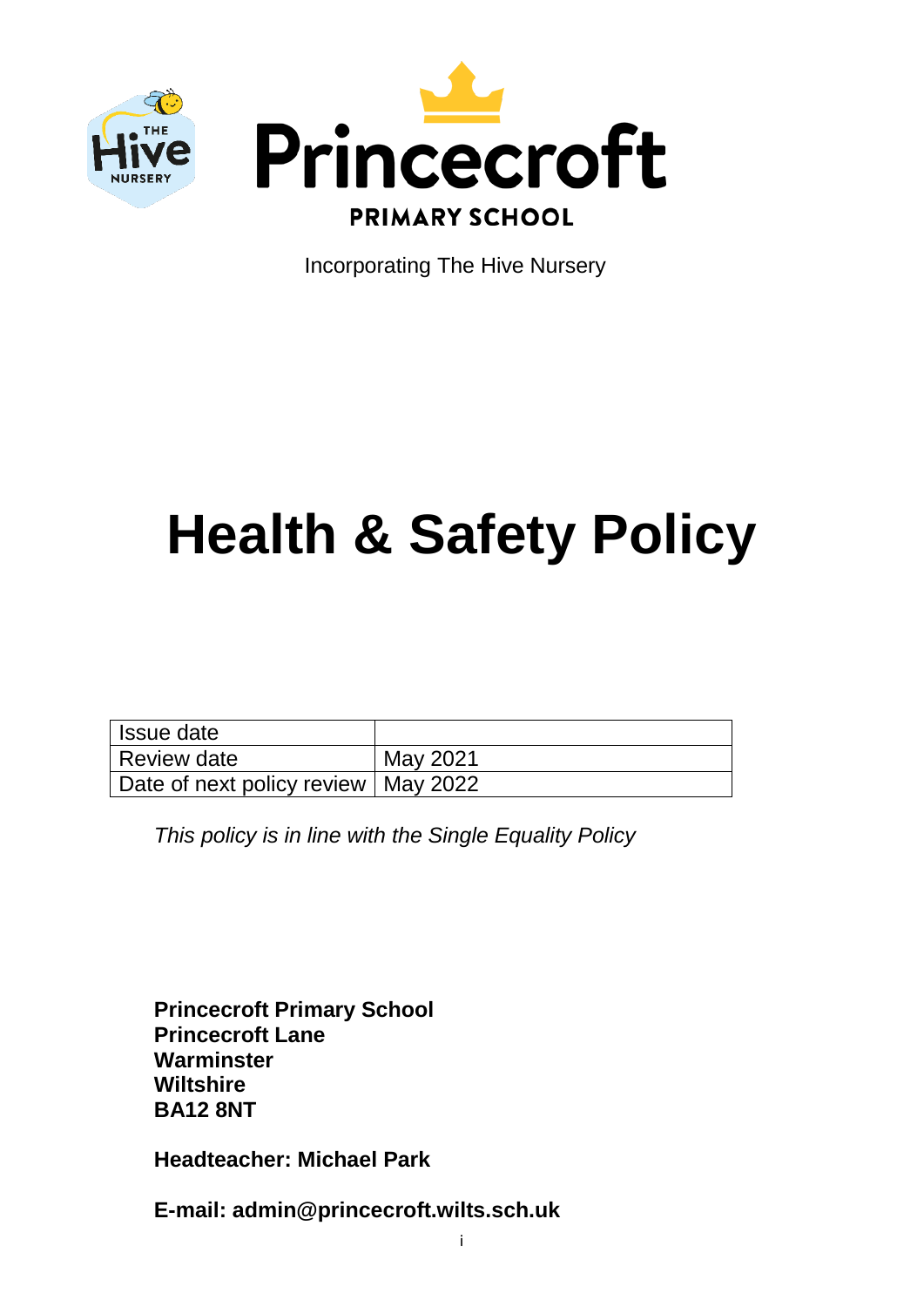This Princecroft Health and Safety Policy was approved by

the Resources Committee at its meeting May 2021.

| Signed:                   | Signed:     |
|---------------------------|-------------|
| Date:                     | Date:       |
| M Johnston                | M Park      |
| <b>Chair of Governors</b> | Headteacher |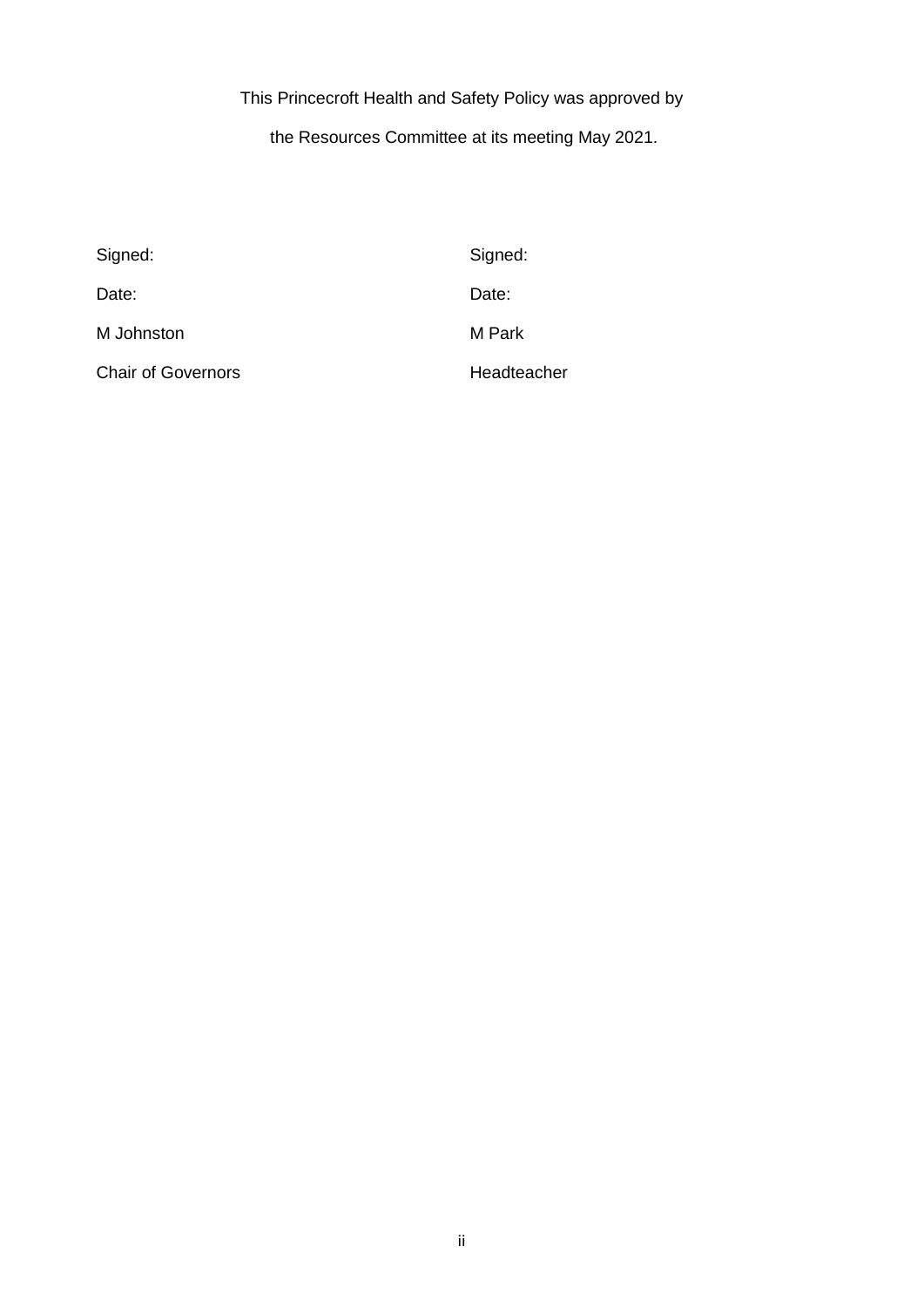## **Index**

<span id="page-2-0"></span>

|                                                                      | Page                                       |
|----------------------------------------------------------------------|--------------------------------------------|
| Part 1. Statement of Intent                                          | 1                                          |
| Part 2. Organisation of, and Responsibilities for, Health and Safety | 1                                          |
| <b>Organisation Diagram</b>                                          | 1                                          |
| Responsibilities:                                                    |                                            |
| <b>Wiltshire County Council</b><br><b>Governing Body</b>             | $\overline{c}$                             |
| <b>Headteacher</b>                                                   | $\begin{array}{c} 2 \\ 3 \\ 3 \end{array}$ |
| <b>Supervisory Staff</b>                                             |                                            |
| <b>Health and Safety Administrator</b>                               | 4                                          |
| <b>School Part-Time Caretaker</b>                                    | 5                                          |
| <b>All Members of Staff</b>                                          | 5                                          |
| <b>Contractors, Hirers and Others</b>                                | 6                                          |
| <b>Staff Consultative Arrangements</b>                               | 6                                          |
| <b>Emergency Plans</b>                                               | $\overline{7}$                             |
| <b>Sources of Advice and Technical Assistance</b>                    | $\overline{7}$                             |
| <b>Compliance Audit Arrangements</b>                                 |                                            |
| <b>Review</b>                                                        | 7                                          |
| Part 3. Detailed Policies and Arrangements                           |                                            |
| <b>Accident Reporting, Recording and Investigations</b>              | 7                                          |
| <b>Asbestos</b>                                                      | 7                                          |
| <b>Critical Incidents</b>                                            | 8                                          |
| <b>Curriculum Safety</b>                                             | 8                                          |
| <b>Display Screen Equipment</b>                                      | 8                                          |
| <b>Emergency Conditions and Major Incidents</b>                      | 8                                          |
| <b>Electrical Equipment</b>                                          | 8                                          |
| <b>Fire Precautions and Procedures</b>                               | 9                                          |
| <b>First Aid Procedures</b>                                          | 9                                          |
| Food Safety                                                          | 10                                         |
| Gas                                                                  | 10                                         |
| <b>Handling and Lifting</b>                                          | 10                                         |
| <b>Hazardous Substances</b>                                          | 10                                         |
| Legionella                                                           | 11                                         |
| <b>Lone Working and Home Visits</b>                                  | 11                                         |
| <b>Medical Procedures</b>                                            | 11                                         |
| <b>New and Expectant Mothers</b>                                     | 11                                         |
| <b>No Smoking</b>                                                    | 11                                         |
| <b>Off-Site Educational Visits</b>                                   | 11                                         |
| <b>Playground and PE Equipment</b>                                   | 12                                         |
| <b>Risk Assessments</b>                                              | 12                                         |
| <b>Site and Grounds Maintenance</b>                                  | 12                                         |
| <b>Slips, Trips and Falls</b>                                        | 12                                         |
| <b>Staff Consultation and Communication</b>                          | 12 <sub>2</sub>                            |
| <b>Stress and Staff Well-being</b>                                   | 13                                         |
| <b>Training and Development</b>                                      | 13                                         |
| <b>Vehicles and Driving</b>                                          | 13                                         |
| <b>Violence and Aggression to Staff</b>                              | 13<br>14                                   |
| <b>Waste Management</b><br><b>Working at Height</b>                  | 14                                         |
|                                                                      |                                            |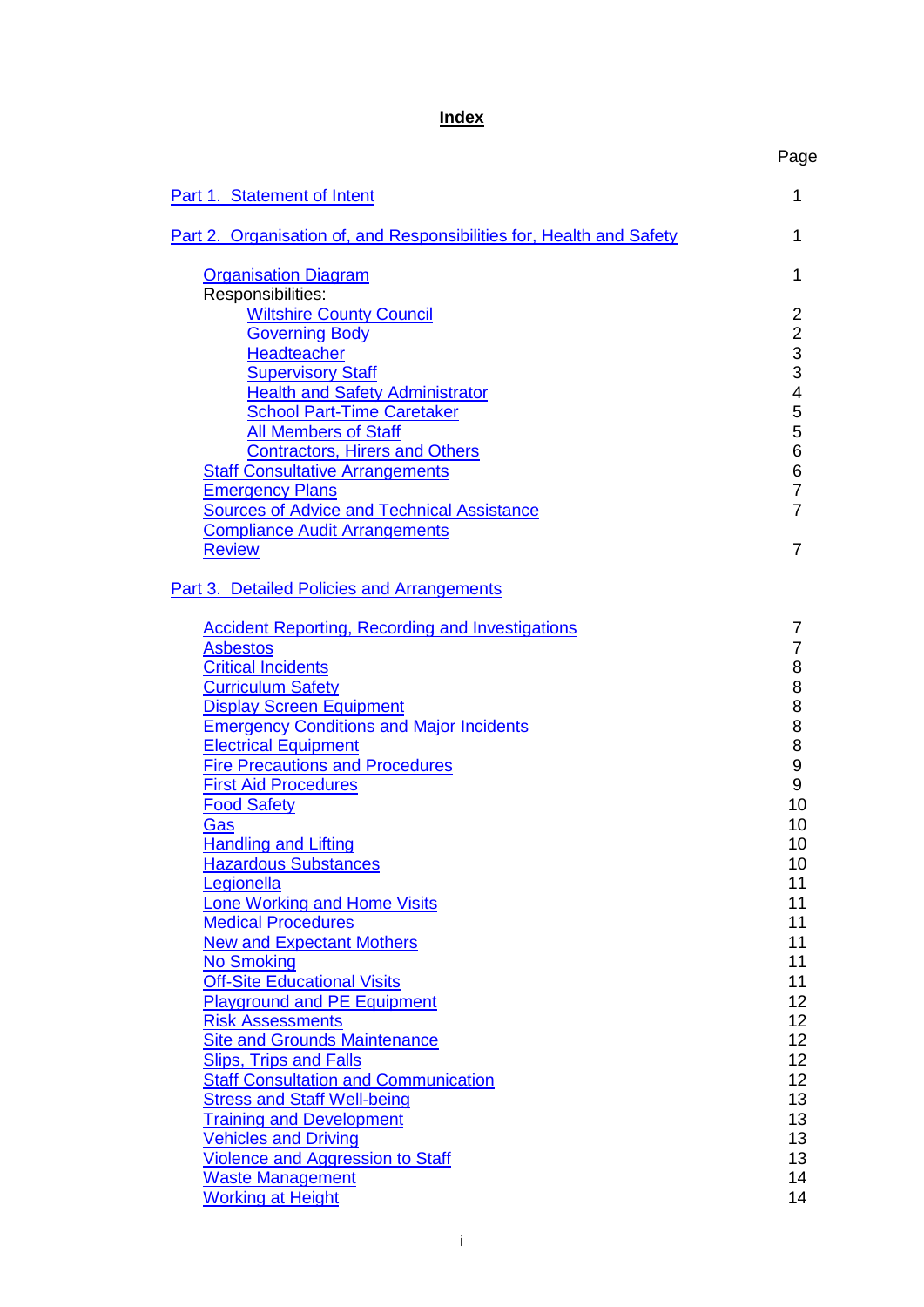Appendices:

- A Code of Practice for Contractors Working on the School Site
- B Health and Safety Procedures Guidance for Visitors
- C Useful Local Authority Health and Safety Contacts
- Owners and Review Frequencies of Subsidiary H&S Policies and Guides
- E Accident Reporting and Recording Procedures<br>F Emergency/Critical Incident Plan and Bu
- Emergency/Critical Incident Plan and Business Continuity Arrangements
- G Electrical Equipment: User Checks, Formal Visual Checks and PAT **Testing**
- H [Spare]
- I Emergency Evacuation Procedures
- J Princecroft Fire Orders<br>K First Aid Procedures
- **First Aid Procedures**
- L Legionella Monitoring and Control Procedures
- M Lone Working and Home Visits Policy and Procedures<br>N Medical Procedures
- **Medical Procedures**
- O No Smoking Policy<br>P Off-Site Educations
- Off-Site Educations Visits Policy and Procedures
- Q Risk Assessments
- R Slips, Trips and Falls
- S H&S Training and Development
- T H&S Compliance Audit Arrangements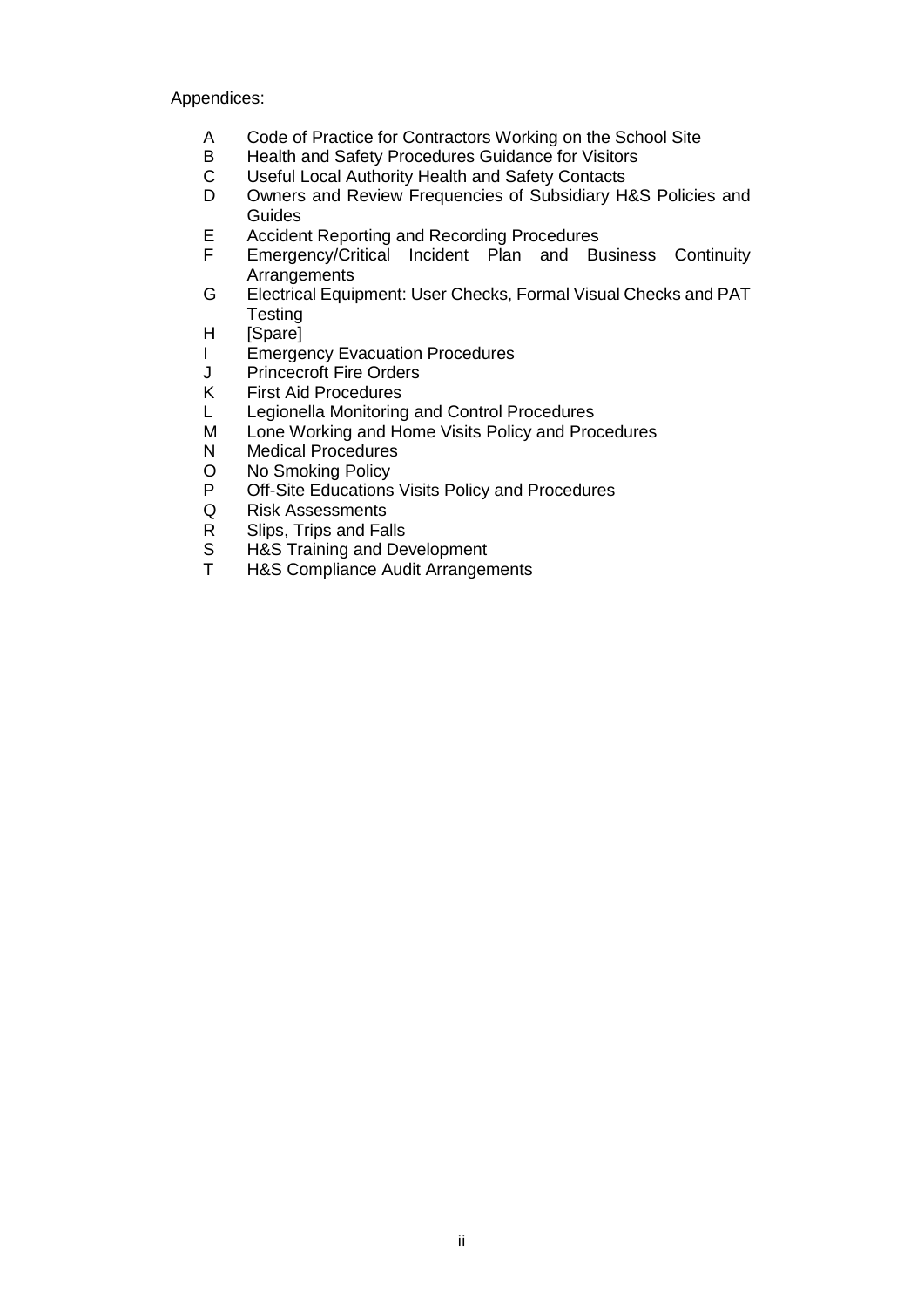## **Health and Safety Policy**

## **Part 1. Statement of Intent**

<span id="page-4-0"></span>1.1 Princecroft School and the Hive Nursery (hereinafter referred to in this Policy as Princecroft or the School) are committed to ensuring that they comply with all relevant Health and Safety legislation.

1.2 The aim of the Governing Body is to provide a safe and healthy working and learning environment for staff, pupils and visitors.

1.3 The Governing Body accepts that it has a responsibility to take all reasonably practicable steps to secure the health of pupils, staff and others using the school premises or participating in school-sponsored activities.

1.4 The Governing Body will seek to ensure all staff are adequately qualified, trained and experienced to allow them to carry out their work safely, without risk.

1.5 The Governing Body believes that the prevention of incidents, accidents, injury or loss is essential to the efficient operation of the school and is part of the good education of its pupils.

1.6 The Governing Body will take all reasonable steps to identify hazards and reduce the risks from them to a minimum. All staff and pupils must appreciate, however, that their own safety and that of others also depends on their individual conduct and vigilance while on the school premises or while taking part in schoolsponsored activities.

## **Part 2. Organisation of, and Responsibility for, Health and Safety**

<span id="page-4-1"></span>2.0 **Organisation of Health and Safety**. The overall organisation of Princecroft Health and Safety (H&S) management is as on the following diagram. Subsequent paragraphs set out the specific responsibilities of each of these roles.

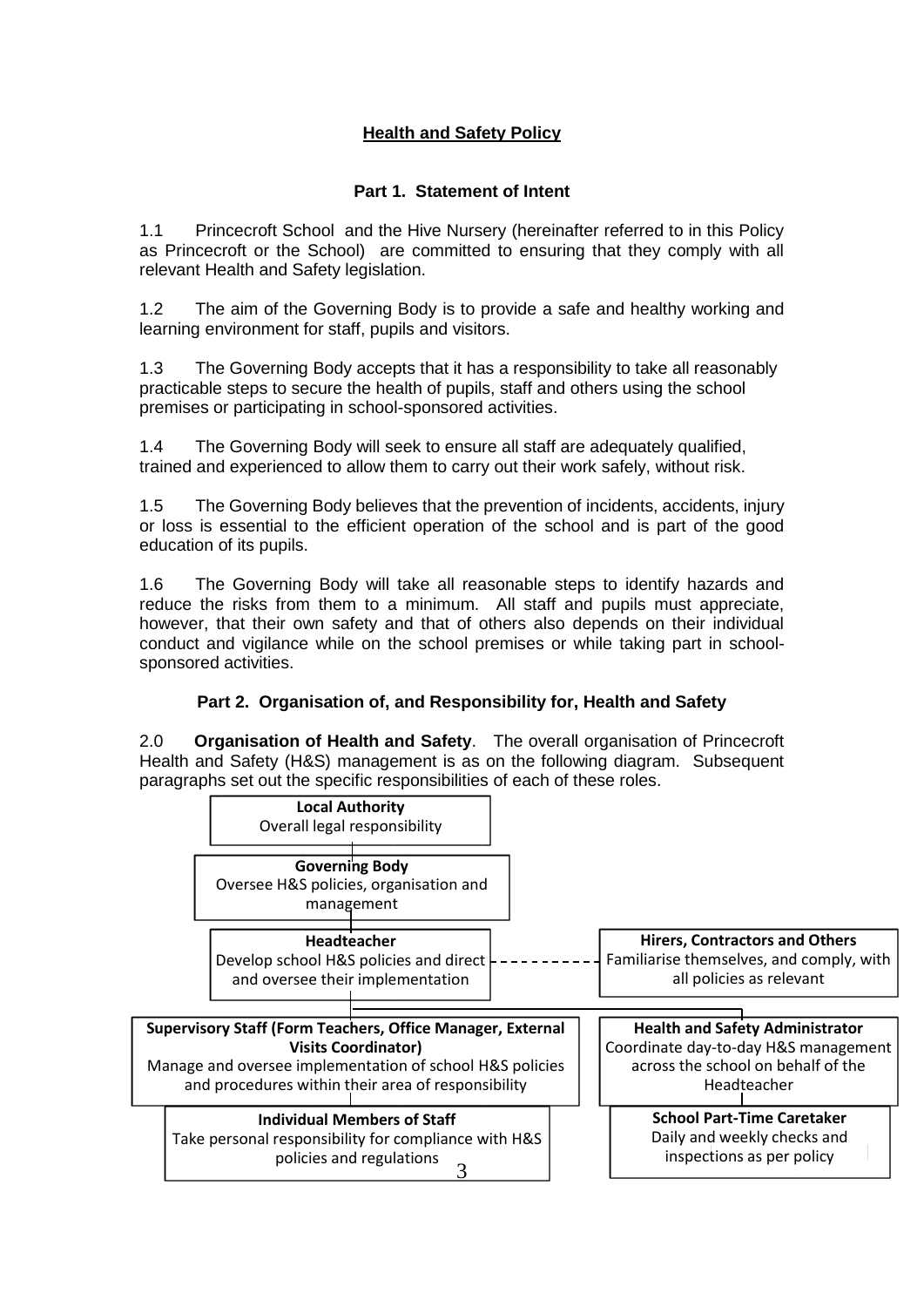## <span id="page-5-0"></span>2.0 **Wiltshire County Council**

2.1 As the employer of all maintained school staff, Wiltshire County Council have overall legal responsibility for health and safety at Princecroft. The County publishes a Health, Safety and Welfare Policy for schools; this Princecroft policy is compliant with this LA policy.

2.2 The LA fulfils the function of "Competent Person" for H&S purposes<sup>1</sup>. They publish on-line<sup>2</sup> a Health and Safety Manual for Schools, which includes procedural guidance on all aspects of school H&S; this guidance has been used in the production of this Princecroft H&S policy and, in particular, the procedures detailed in Part 3.

2.3 The LA operates a Statutory Compliance and Reactive Maintenance Scheme, to which Princecroft subscribes and from which it benefits.

#### <span id="page-5-1"></span>3.0 **Governing Body**

3.1 In the discharge of its duty the Governing Body will:

(i) Make itself familiar with the Local Authority's Health, Safety and Welfare Policy (particularly Section 4.10 - Responsibilities of the Governing Body) and the advice and guidance provided by the LA;

(ii) Take account of that policy and scheme within budget and other policy considerations;

(iii) Ensure that there are effective and enforceable policies for the provision of health and safety throughout the school;

(iv) Periodically assess the effectiveness of this policy and ensure that any necessary revisions are made;

(v) Establish an effective health and safety management structure within the school and monitor and evaluate the Headteacher's performance on health and safety matters;

(vi) Bring to the attention of the LA Service Director, any health and safety concerns outside of their control or any health and safety responsibility that they are unable to meet.

3.2 So far as is reasonably practicable the Governing Body, through the Headteacher, will make arrangements for all staff, including temporary and voluntary staff and helpers and those on fixed-term contracts, to receive comprehensive information on:

 $\overline{a}$ 

 $1$  A "competent person" is someone who has sufficient training and experience or knowledge and other qualities that allow them to assist the employer to meet the requirements of health and safety law.

<sup>2</sup> Accessible through Right Choice.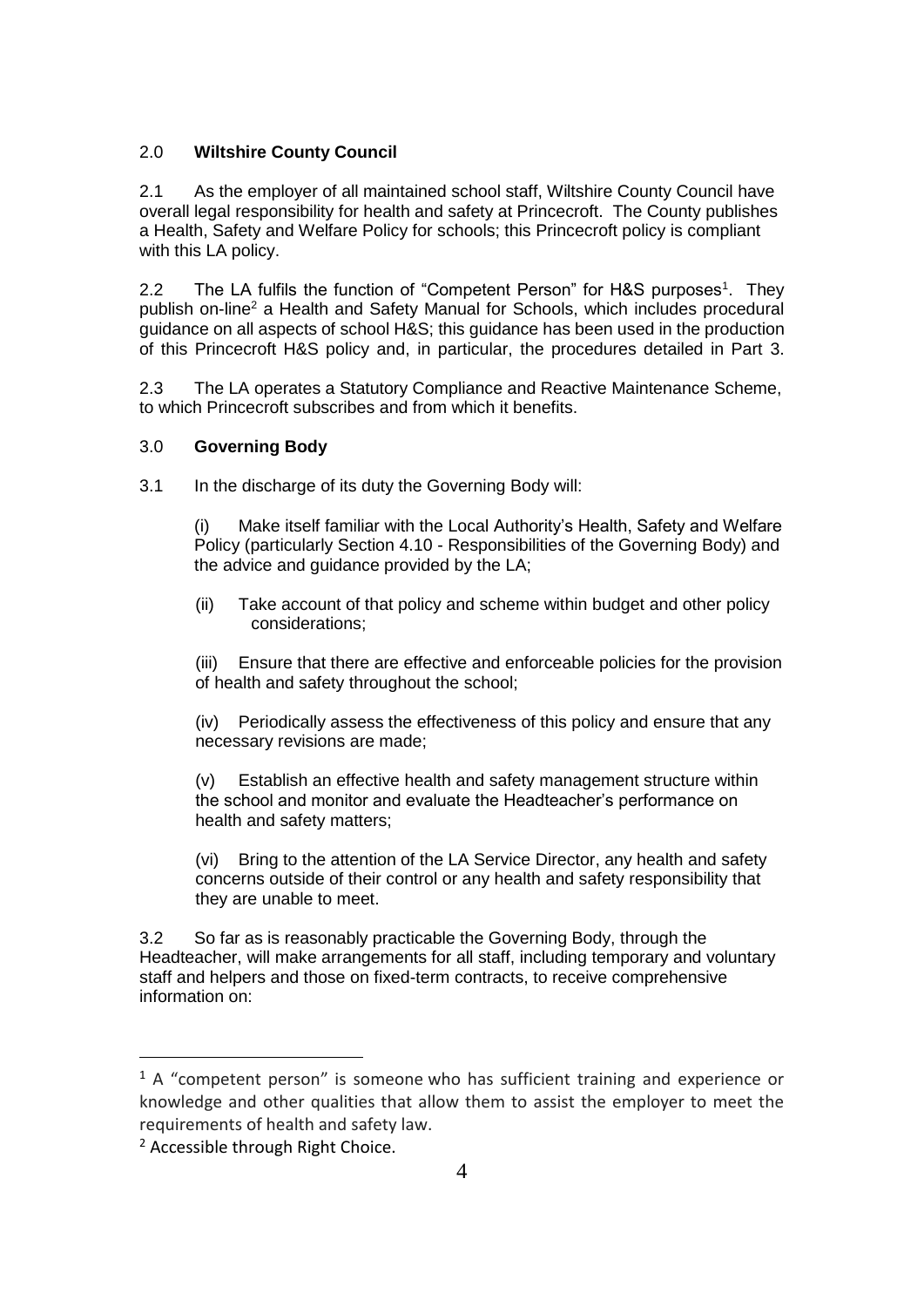- (i) This policy;
- (ii) All other relevant health and safety matters;

(iii) The instruction and training that is available to all employees so that they may carry out their duties in a safe manner without placing themselves or others at risk.

3.3 One governor will be designated as the governing body lead for monitoring of H&S management and compliance with statutory and LA policy requirements and will report to the Full Governing Body through the Resources Committee.

#### <span id="page-6-0"></span>**4.0 Headteacher**

4.1 As well as the duties which all members of staff have (see 8.0), the Headteacher has the general and specific responsibilities as set out in Section 4.11 of the LA's policy statement on health, safety and welfare. These are:

(i) To manage the school's staff, site and activities so that the health, safety and welfare of all those involved is secured;

(ii) To comply with LA policy and duties under the Local Management of Schools Scheme;

(iii) To bring any health and safety concern outside of own control or any health and safety responsibility that is unable to be met, to the attention of the Governing Body and the LA Service Director;

And specifically:

(iv) To assess and record all significant risks to staff, pupils, visitors, contractors and hirers and to ensure that they are controlled as far as is reasonably practicable;

(v) To develop and distribute school-specific policies on local health and safety issues;

(vi) To monitor and secure compliance with the school's policy and the control measures identified through risk assessments;

(vii) To ensure staff are properly trained, instructed and supervised for any relevant health and safety role and that all staff effectively implement the LA and school health and safety procedures;

(viii) To inspect the school site and property for any unsafe condition and to make safe in a timescale commensurate to the level of risk;

(ix) To arrange routine maintenance and servicing of equipment through the LA mechanism or other competent means: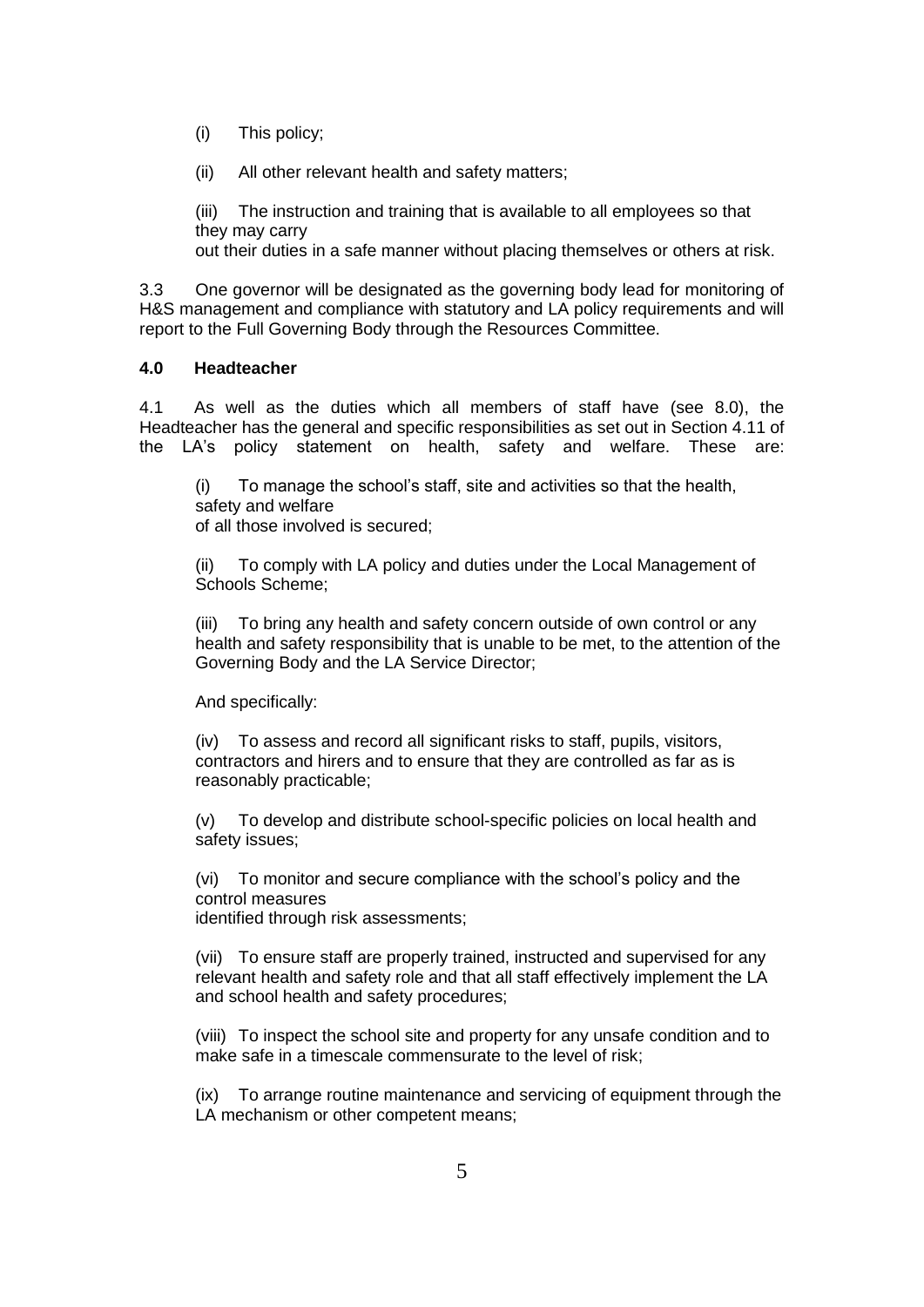(x) To consider health and safety in the selection of contractors and the planning of contracted work, and to provide general supervision to contractors whilst on the school site;

(xi) To investigate all accidents, near misses and episodes of work-related ill-health;

(xii) To monitor and evaluate the health and safety performance of staff;

(xiii) To have and practise emergency and contingency plans;

(xiv) To provide the means for consultation with staff on health and safety matters;

(xv) Together with the LA supply a health and safety performance report following the LA Health and Safety Audit, every three years.

4.2 The Headteacher is required to take all necessary and appropriate action to ensure that proper health and safety standards are maintained at all times.

#### <span id="page-7-0"></span>**5.0 Supervisory Staff (Deputy Head, Form Teachers, Office Manager and External Visits Coordinator)**

5.1 In addition to the general duties which all members of staff have (see 8.0), supervisory staff will be directly responsible to the Headteacher to have overall day-today responsibility for the implementation and operation of the school's health and safety policy within their relevant departments and areas of responsibility. As such the supervisory staff accept the responsibilities set out in Section 4.12 of the LA's policy statement on health, safety and welfare.

5.2 As part of their day-to-day responsibilities they will ensure that:

(i) Safe methods of working exist and are implemented throughout their area of responsibility;

(ii) Health and safety regulations, rules, procedures and codes of practice as relevant to their area of responsibility are being applied effectively;

(iii) Staff, pupils and others under their jurisdiction are instructed in safe working practices;

(iv) New employees working within their area are given instruction in safe working practices;

(v) Risk assessments are conducted in their area of responsibility as required by the Headteacher or as necessary;

(vi) Regular safety inspections are made of their area of responsibility as required by the Headteacher or as necessary;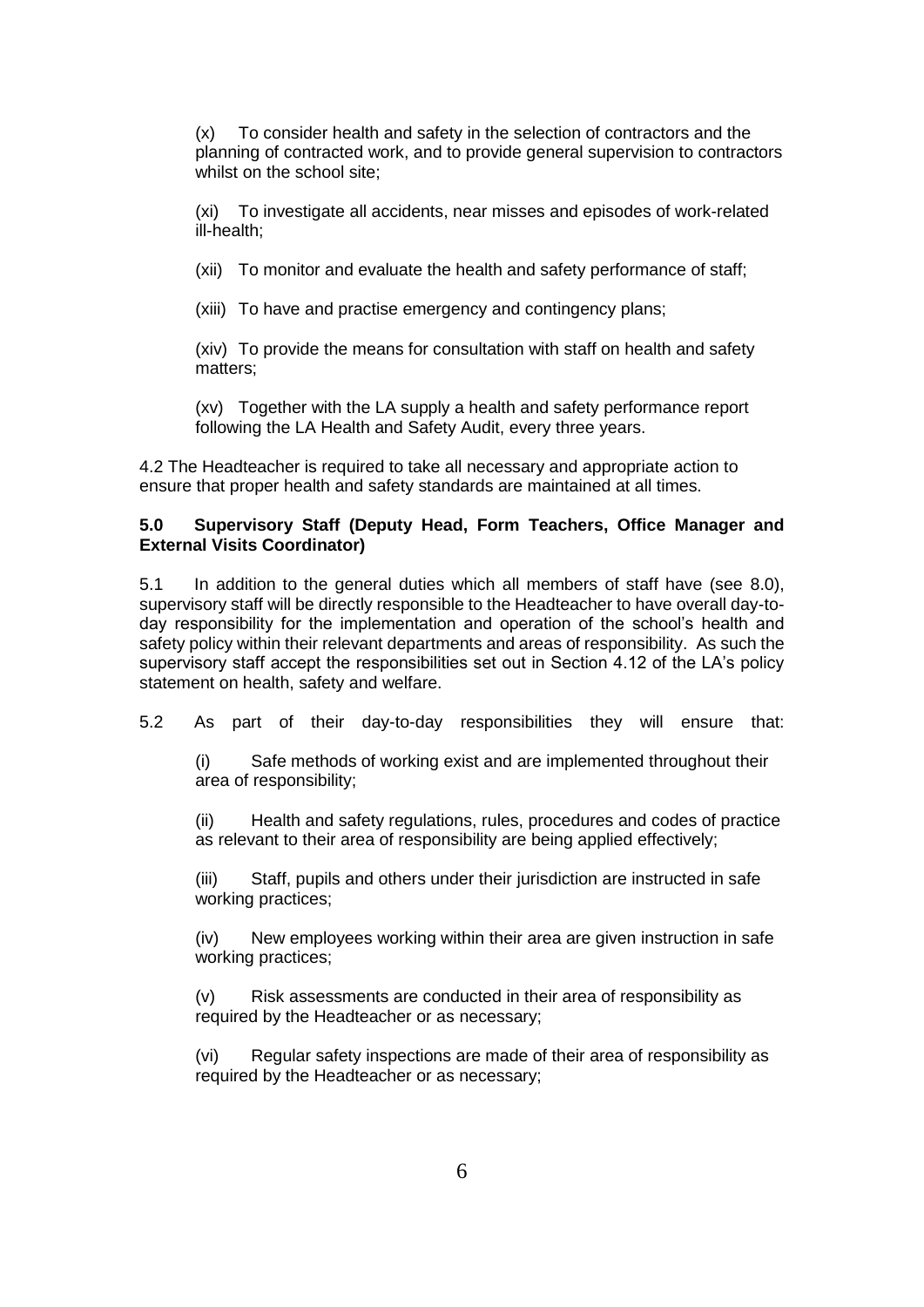(vii) Positive, corrective action is taken where necessary to ensure the health and safety of all staff, pupils and others;

(viii) All plant, machinery and equipment in the department in which they work is adequately guarded, in safe working order and restricted to authorised persons only;

(ix) Appropriate protective clothing and equipment, first aid and fire appliances are provided and readily available in the department in which they work;

(x) Hazardous and highly flammable substances in the department in which they work are correctly stored and labelled, and exposure is minimised;

(xi) They monitor the standard of health and safety throughout the department in which they work and encourage staff, pupils and others to achieve the highest possible standards of health and safety;

(xii) All health and safety information is communicated to the relevant persons;

<span id="page-8-0"></span>(xiii) They report any health and safety concerns to the Headteacher.

#### **6.0 Health and Safety Administrator**

6.1 In addition to the general duties which all members of staff have (see 8.0), the Health and Safety Administrator will coordinate the administration of H&S in the school and act as the principle point of contact with Wiltshire Council on H&S matters as necessary. Specific responsibilities are as follow:

(i) Maintain the register of risk assessments, and prompt those responsible for annual reviews of such assessments.

(ii) Maintain the school accident book and incident reports, notifying the LA as required.

(iii) Maintain records of H&S training undertaken by all staff.

(iv) Maintain other H&S records including: the register of electrical equipment and PAT testing; car and driver licence/insurance/serviceability records for those members of staff who need to drive on school business;

(v) Ensure compliance with asbestos management requirements.

(vi) Act as the school's nominated lead for management of legionella.

(vii) Oversee the regime of weekly checks, inspections and preventative measures undertaken by the school part-time caretaker and ensure that proper records of such activity are maintained by him/her.

(viii) Liaise with the LA as necessary to arrange periodic inspections under the LA's Statutory Compliance and Maintenance Scheme. (eg for legionella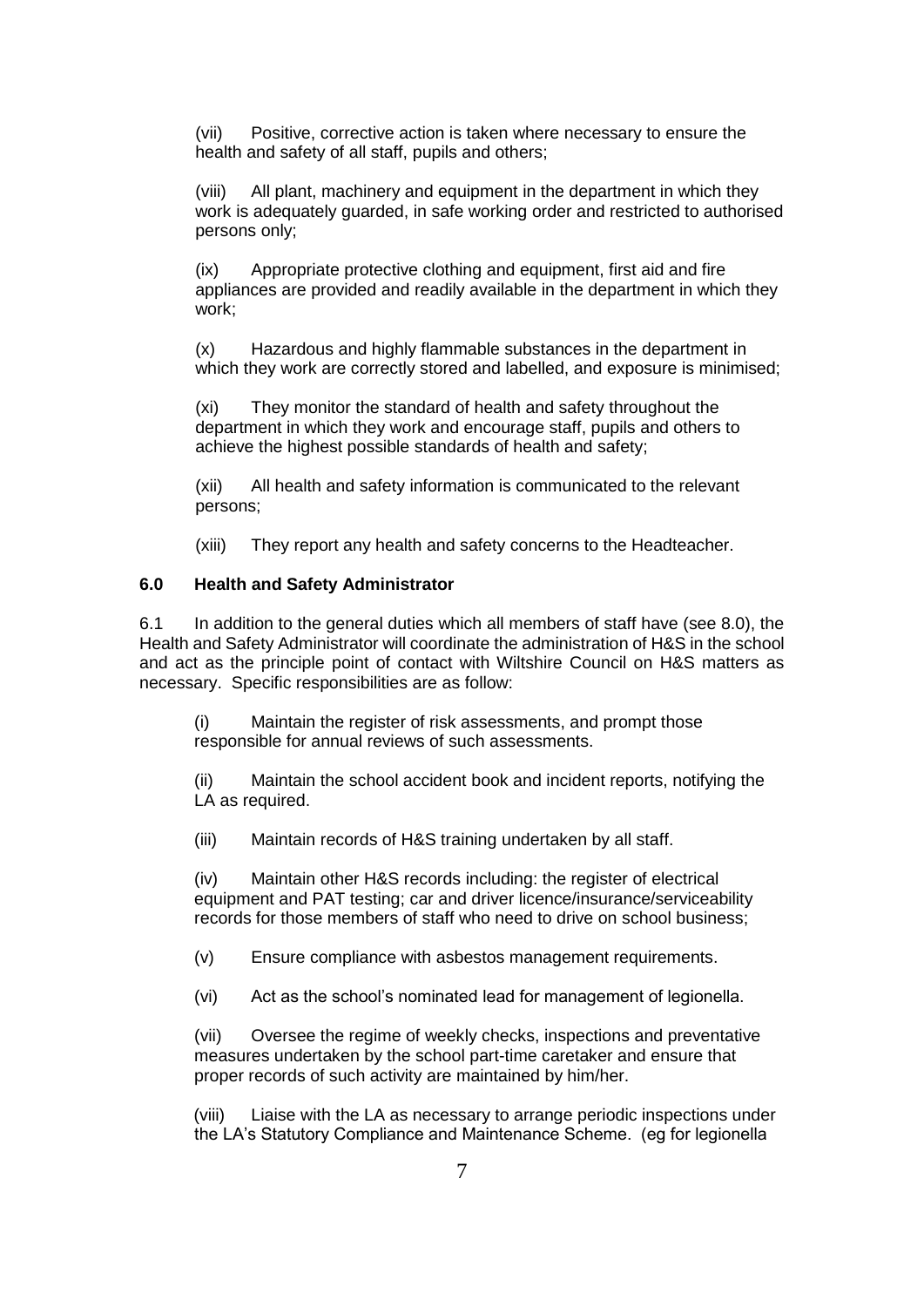checks, play equipment inspections, checks of fire alarms and fire-fighting equipment, tree survey, etc).

#### <span id="page-9-0"></span>**7.0 School Part-time Caretaker**

7.1 In addition to the general duties which all members of staff have (see 8.0), the school part-time caretaker has responsibility for undertaking all daily and weekly nonspecialist checks and inspections and preventative measures. These include the following:

(i) Weekly visual checks of playground equipment and walk around of the school grounds to check for obvious dangers or hazards (eg glass, faeces etc) and the condition of surrounding trees and fencing.

(ii) Weekly fire-walk of school buildings to check for unobstructed exits, clear signage, extinguishers in place and undamaged etc.

- (iii) Weekly test of fire alarms in rotation and monthly test of emergency lighting.
- (iv) Flushing of water outlets as per Legionella preventative measure at Appendix X.
- (v) Visual condition checks of step ladders, gym and PE equipment.
- 7.2 He/she is to maintain records of all such checks and preventative measures.

#### <span id="page-9-1"></span>**8.0 All Members of Staff**

8.1 All staff are expected to familiarise themselves with the health and safety aspects of their work.

8.2 All staff have a responsibility to:

(i) Take reasonable care of their own health and safety and that of any other persons who may be affected by their acts or omissions at work;

(ii) Follow agreed working practices and safety procedures;

(iii) Report any accident, near miss, incidents of violence, including verbal abuse or any hazard;

<span id="page-9-2"></span>(iv) Ensure health and safety equipment is not misused or interfered with.

## **9.0 Hirers, Contractors and Others**

9.1 The Headteacher will seek to ensure that hirers, contractors and others who use the school premises conduct themselves and carry out their operations in such a manner that all statutory and advisory safety requirements are met at all times. All contractors will be required to read and sign the Code of Practice for Contractors working on the School site at Appendix A. Supply teachers, volunteers and any visitor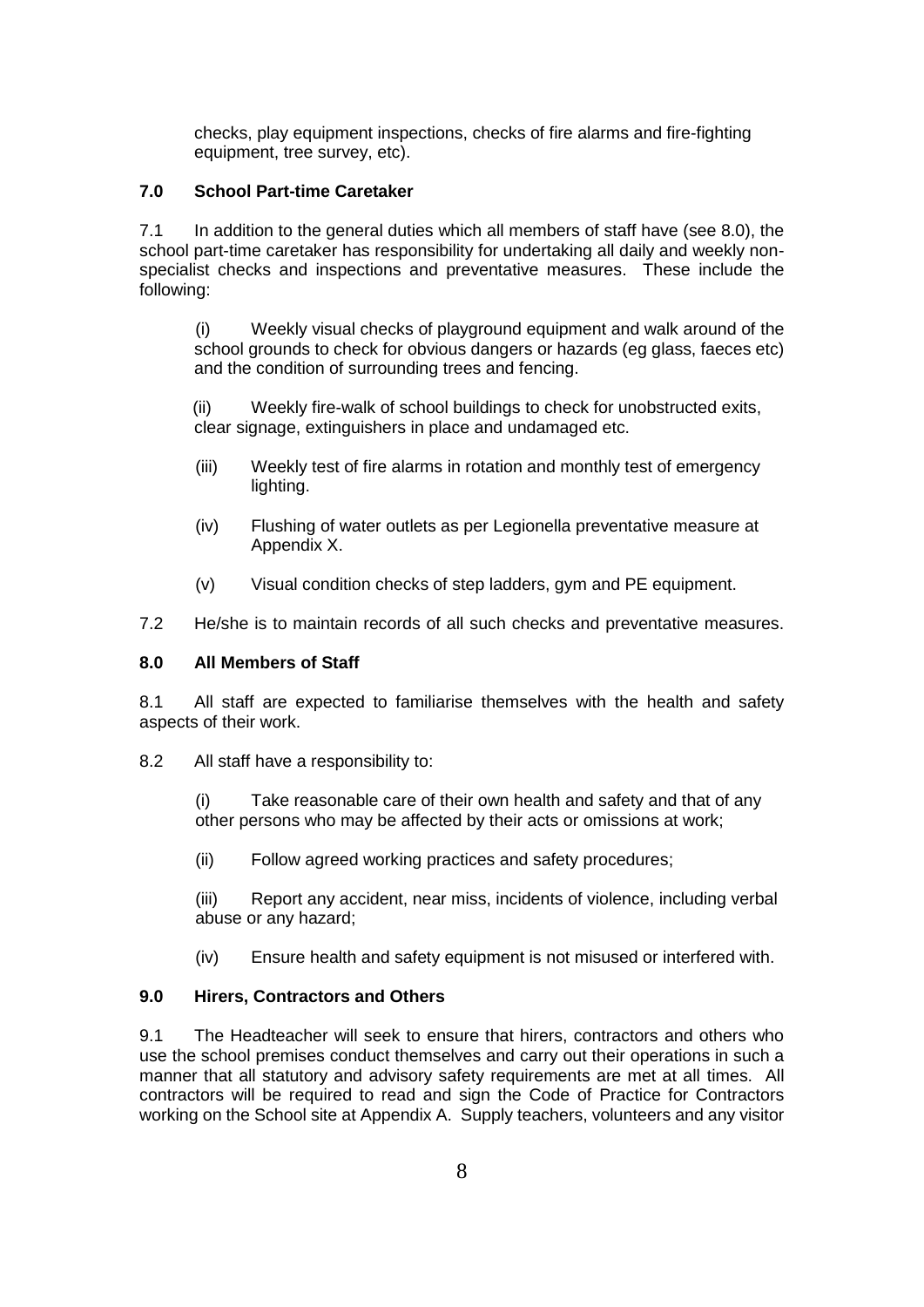who is not accompanied by a member of staff will be given a copy of the H&S Procedures and Guidelines leaflet at Appendix B.

9.2 When the premises are used for purposes not under the direction of the Headteacher, then the principal persons in charge of the activities for which the premises are in use will be expected to maintain the safe practices as indicated in paragraph 3.2 of this document.

9.3 When the school premises or facilities are being used out of normal school hours for a school-sponsored activity then, for the purposes of this policy, the organiser of that activity, even if an employee, will be treated as a hirer and will comply with the requirements of this section.

9.4 When the premises are hired to persons outside the employment of the LA, it will be a condition of all hirers, contractors and others using the school premises or facilities that they are familiar with this policy, that they comply with all safety directives of the Governing Body and that they will not, without the prior consent of the Governing Body:

- (i) Introduce equipment for use on the school premises;
- (ii) Alter fixed installations;
- (iii) Remove fire and safety notices or equipment;

(iv) Take any action that may create hazards for persons using the premises or the staff or pupils of the school.

9.5 All contractors who work on the school premises are required to ensure safe working practices by their own employees under the provision of the Health and Safety at Work Act 1974 and must pay due regard to the safety of all persons using the premises.

9.6 In instances where the contractor creates hazardous conditions and refuses to eliminate them or to take action to make them safe, the Headteacher will take such actions as are necessary to prevent persons in his or her care from risk or injury. This may include requiring the contractor to stop work or leave the site.

9.7 The Governing Body will draw the attention of all users of the school premises (including hirers and contractors) to Section 8 of the Health and Safety at Work Act 1974, which states that no person shall intentionally or recklessly interfere with or misuse anything which is provided in the interests of health, safety or welfare.

#### <span id="page-10-0"></span>**10.0 Staff Consultative Arrangements**

10.1 The Governing Body, through the Headteacher, will make arrangements for full and proper consultation with employees on health and safety matters. Any nominated safety representatives of each accredited trade union or staff association will be offered a role in these consultations.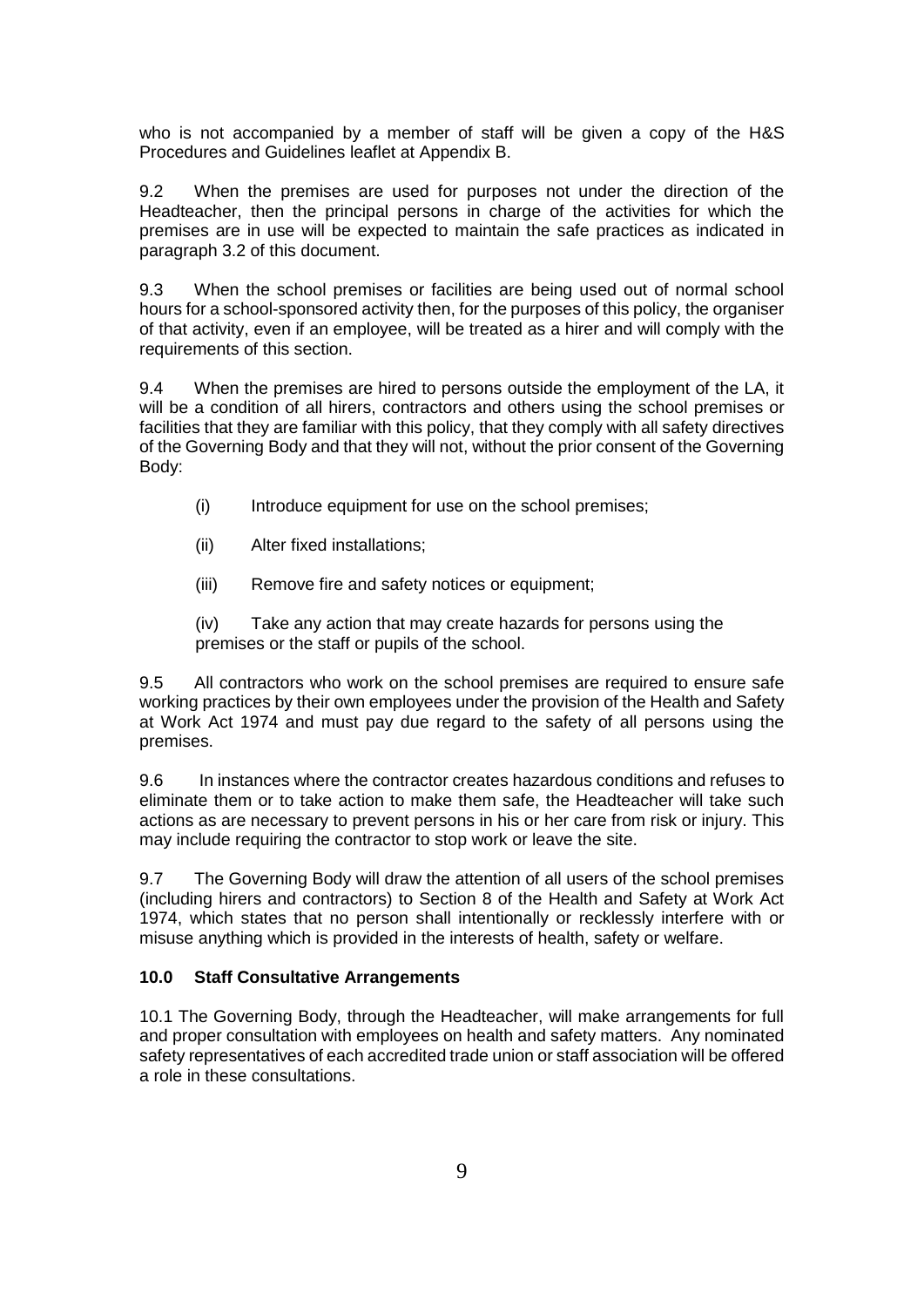## <span id="page-11-0"></span>**11.0 Emergency Plans**

11.1 The Headteacher will ensure that an emergency plan is prepared to cover all foreseeable major incidents which could put the occupants or users of the school at risk. This plan will indicate the actions to be taken in the event of a major incident so that everything possible is done to:

- Save life;
- Prevent injury;
- Minimise loss.

This sequence will determine the priorities of the emergency plan.

11.2 The plan will be agreed by the Governing Body and be regularly rehearsed by staff and pupils. The result of all such rehearsals will form part of the regular risk assessment survey and the outcome will be reported to the Governing Body.

## <span id="page-11-1"></span>**12.0 Sources of Advice and Technical Assistance**

12.1 Whenever required, the Governing Body, Headteacher and other staff are to seek advice from the LA, the Council's corporate occupational health and safety service or other competent persons to ensure that the most current and relevant information is used in carrying out this policy. A list of LA H&S contacts is at Appendix C.

## <span id="page-11-2"></span>**10.0 Compliance Audit Arrangements**

10.1 The school's H&S arrangements will be the subject of a programme of compliance audits to ensure that all aspects of H&S, as detailed in this policy document, are reviewed annually. The audits will confirm that current policy and procedures accord with best practice as recommended by the Local Authority on Right Choice and that these procedures are being implemented as intended. Details of the programme are in Appendix T.

## **11.0 Review**

11.1 The Resources Committee (on behalf of the Full Governing Body) and the Headteacher will review this policy statement annually and update, modify or replace it as it considers necessary to ensure the health, safety and welfare of staff and pupils. The subsidiary supporting policies (ie the Appendices to this overarching H&S Policy) will be "owned" and reviewed at the frequency indicated as detailed in Appendix D.

## **Part 3. Detailed Policies and Arrangements**

## <span id="page-11-4"></span><span id="page-11-3"></span>**12.0 Accident Reporting, Recording and Investigations**

12.1 The reporting procedure to be followed after an accident or incident will vary according to the type of incident, its seriousness and whether the person affected is an employee, a contractor, a pupil or a member of the public. The procedures to be followed in each case, including guidance on which incidents must be reported to the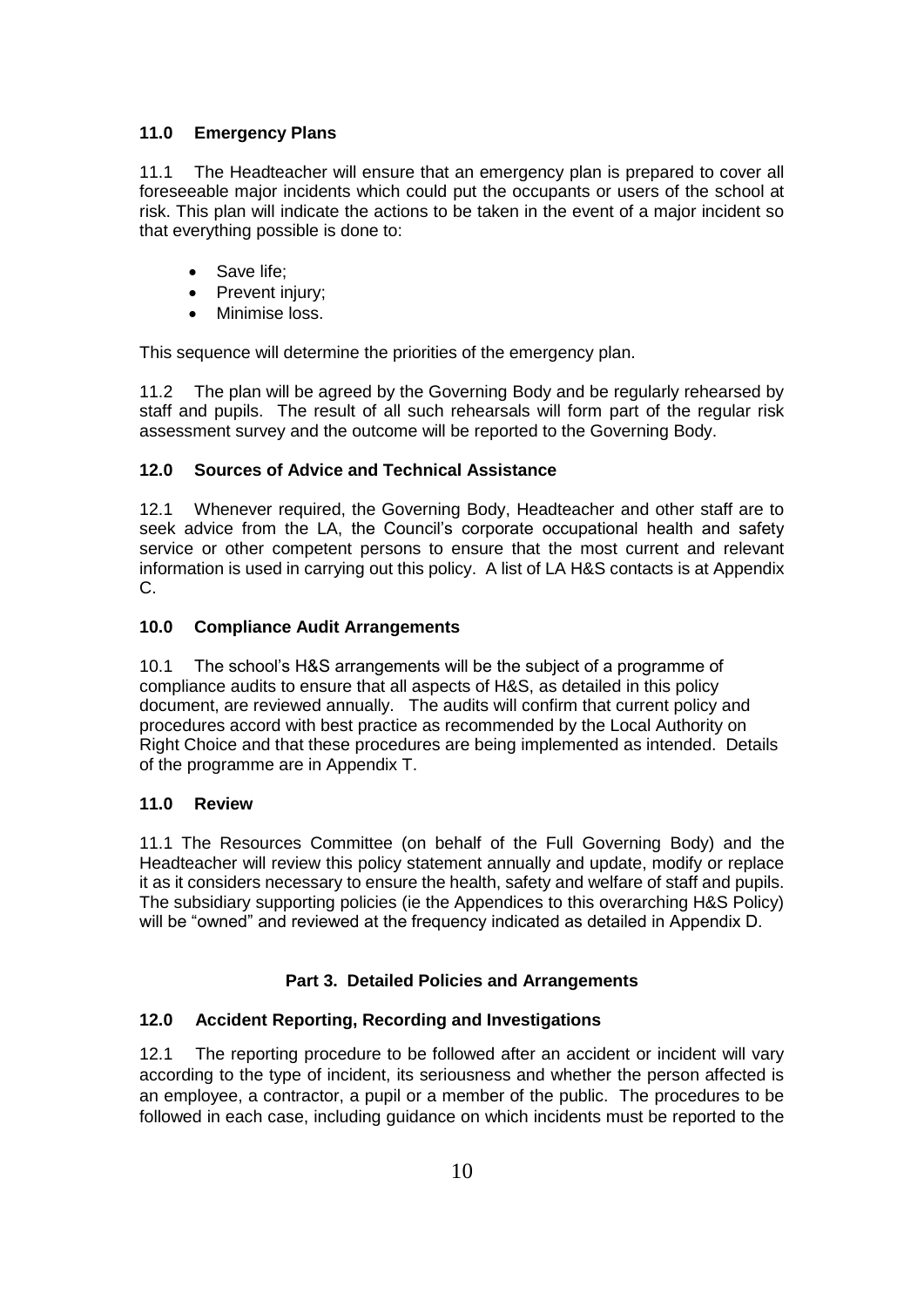Local Authority and/or the Health and Safety Executive, are explained at Appendix E, which is based on quidance issued by the Local Authority. .

## <span id="page-12-0"></span>**13.0 Asbestos**

13.1 The school building was surveyed for the presence of asbestos in February 2020. No asbestos was found but there were 12 locations where it was not possible to confirm the absence of asbestos without causing damage to the fabric of the building. An asbestos management regime is therefore required and is to be overseen by the Health and Safety Administrator; all contractors are to be required to sign off as having seen the 2020 Survey report, before commencing any work on the fabric of the building.

## <span id="page-12-2"></span><span id="page-12-1"></span>**14.0 Critical Incidents**

14.1 A critical incident (which may also be classed as a major incident) is a sudden, unexpected event that causes a level of shock, trauma and distress to pupils and/or staff on a scale beyond the coping capacity of the school. An example might be the death or serious injury of a staff member or pupil.

14.2 The Princecroft approach for managing such incidents (and also emergency incidents) is at Appendix F.

## **15.0 Curriculum Safety**

15.1 Most subjects taught at primary level are generally inherently low risk. Risk assessments will, nevertheless, be prepared for all potentially hazardous activities and for external visits; see Para 33.0 for details.

15.2 When writing risk assessments the nominated leads for PE/Sport, Science/Technology and swimming will also take due cognisance of the guidance contained in the following publications, copies of which will be held either by the nominated lead or in the school office:

- a. Physical Education, Physical Activity and Sport. APE: Safe Practice in Physical Education, Physical Activity and Sport.
- b. Science and Technology. ASE: Be Safe 4<sup>th</sup> Edition: Health and Safety in School Science and Technology for Teachers of 3-12 Year Olds
- <span id="page-12-3"></span>c. Swimming. Wiltshire Council guidance dated April 2018 – School Swimming in Pools at Wiltshire Council Owned and Managed Leisure Centres. The online swimming risk assessment, available through Right Choice, will be used to minimise risk.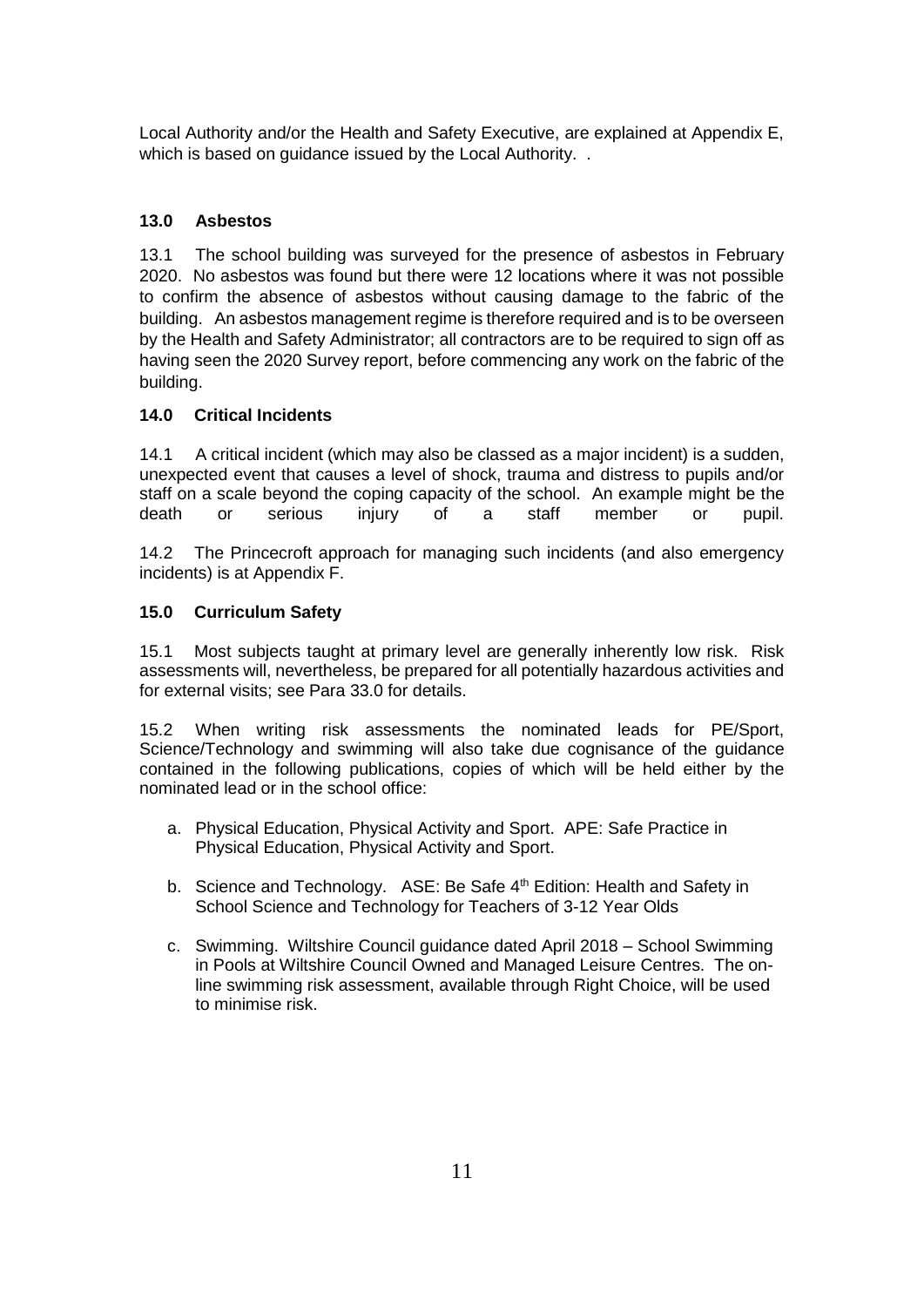## **16.0 Display Screen Equipment (DSE)**

16.1 Any staff who use computers daily, as a significant part of their normal work $3$ shall have a DSE assessment carried out using the risk assessment form in the LA H&S Manual. Such staff are entitled to an eyesight test for DSE use every 2 years by a qualified optician (and corrective glasses if required specifically for DSE use). Advice on the use of DSE is available in the Right Choice Health and Safety Manual.

16.2 DSE assessments will, when necessary, be carried out by the H&S Administrator using the DSE Risk Assessment Form available on Right Choice.

## <span id="page-13-1"></span>**17.0 Electrical Equipment**

 $\overline{a}$ 

17.1 The H&S Administrator is to maintain a register of all school portable electrical equipment and this will be used as the basis for recording of formal visual checks by the school part-time caretaker and of PAT testing, which will be carried out when required by an external contractor. Staff are to notify the H&S Administrator if they notice any apparent defect in electrical equipment (or sockets) and the equipment is not to be used until this has been addressed. The frequency of formal visual checks and of PAT testing will be determined by a risk-based approach; in practice a primary school environment is generally low risk. Further guidance on user inspections, formal visual checks PAT testing and the inspection frequencies are at Appendix G.

17.2 Staff are to ensure that any personal electrical equipment brought into school is in good working order. Any equipment which does not have a sealed plug is to be checked by the part-time caretaker before use. Third party hirers and users of the school facilities are responsible for ensuring any electrical equipment they bring into school is safe to use.

## <span id="page-13-2"></span><span id="page-13-0"></span>**18.0 Emergency Conditions and Major Incidents**

18.1 An emergency is any incident which necessitates the partial or full closure of the school facilities for a short or longer term. It may be a point incident affecting just Princecroft (eg fire, structural failure, heating failure, insufficient staff, criminal damage to facilities etc) or an area incident such as particularly adverse weather or an epidemic.

18.2 The school's approach to handling such incidents (and critical incidents) is explained in Appendix H. The appendix also details the school's business continuity

 $3$  The LA definition of a "user" is someone who regularly uses DSE for continuous periods of more than one hour and for more than 3 hours per day on most days. In practice the only staff likely to qualify as such are the Headteacher, the School Business Manager and the Office Manager.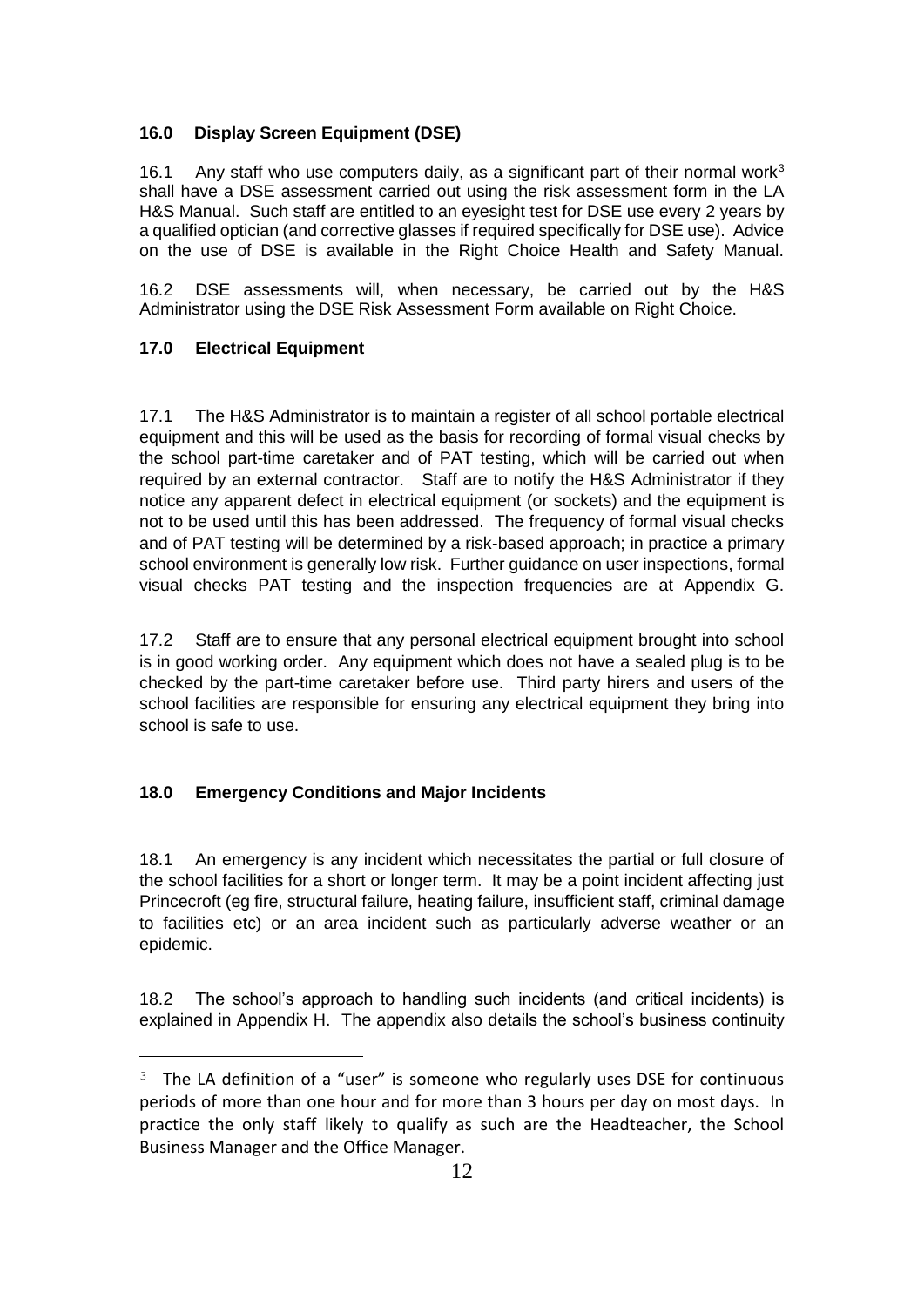arrangements, which are designed to reduce the risk of occurrence of such events and to minimise the time needed before normal operations can be resumed.

#### **19.0 Emergency Evacuation Procedures**

19.1 Immediate emergency evacuation in the event of a fire or gas leak will be initiated by use of the fire alarm with evacuation procedures detailed in the Princecroft Fire Orders at Appendix J.

19.2 For more deliberate evacuation of all or part of the school, the Emergency Evacuation Procedures at Appendix I are to be followed. The Minster School is the designated place of refuge in the event that immediate reoccupation of Princecroft is not possible and these Procedures detail the actions to be taken to ensure the safe movement there of all pupils and for notification of parents.

#### **20.0 Fire Precautions and Procedures**

20.1 Princecroft underwent a fire risk assessment following the school rebuild/refurbishment in 2018. All issues identified in this assessment have been addressed.

20.2 The Princecroft Fire Orders at Appendix J detail specific staff responsibilities in respect of fire safety and also explain the procedures for:

- Fire tests and checks
- Staff and pupil training
- Evacuation procedures

## <span id="page-14-0"></span>**21.0 First Aid Procedures**

21.1 Accidents will inevitably sometimes happen at school with consequent need for qualified staff to administer first aid to pupils. Our first aid procedures are detailed at Appendix K, which lists staff with current first aid qualifications and explains the school's first aid regime and procedures.

#### <span id="page-14-1"></span>**22.0 Food Safety**

22.1 As the provider of all Princecroft school meals, Warminster School has primary responsibility for compliance with the legal requirements of the Food Safety Act and with its associated regulations. But maintenance of general hygiene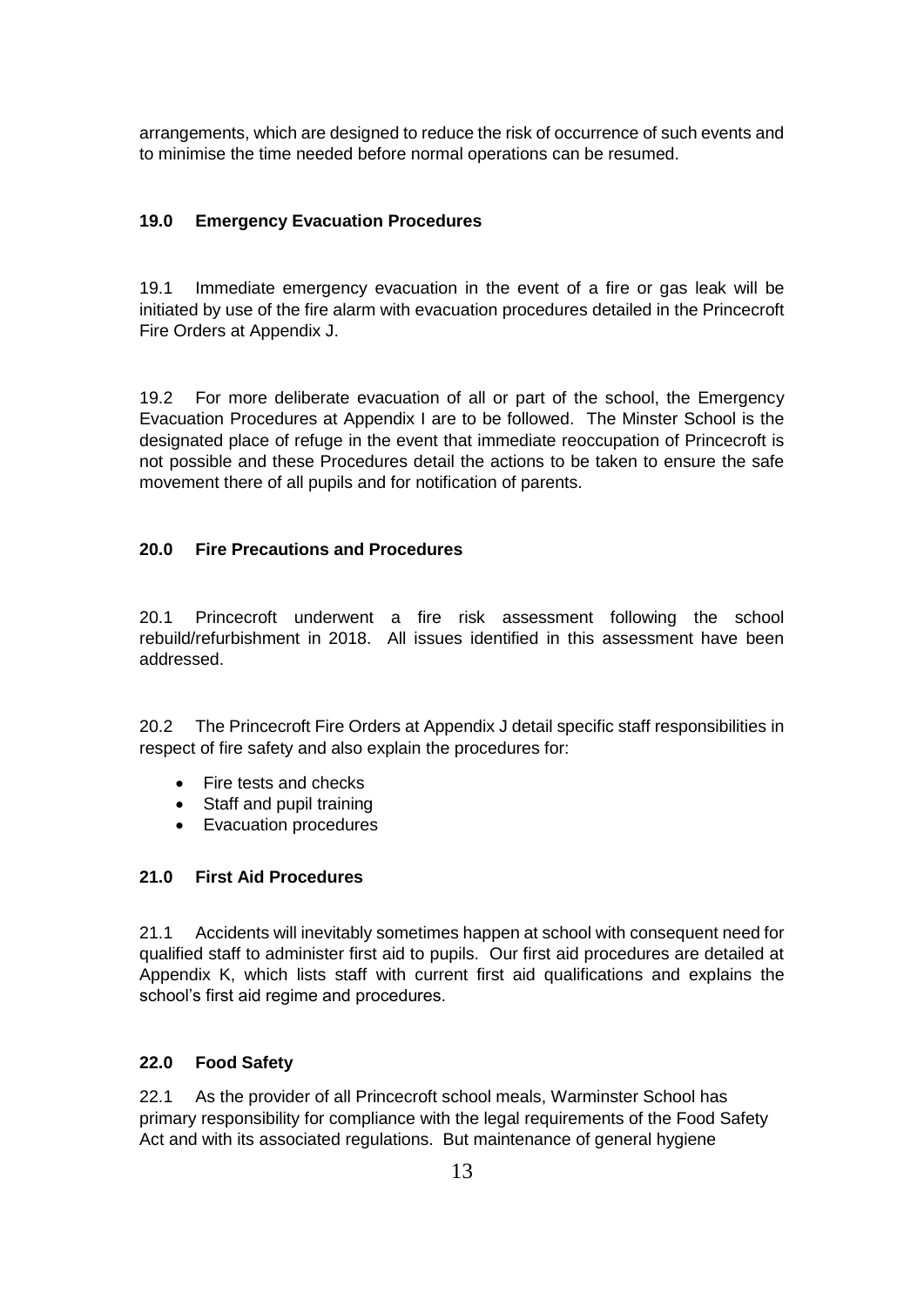standards in the school servery is a Princecroft responsibility and we could be subject to inspection by Council environmental health officers. MDSAs will be appropriately qualified in kitchen hygiene and food handling posters<sup>4</sup> will be displayed in the servery. Similarly normal good hygiene standards will be maintained, and posters displayed, in the food technology kitchen.

22.3 Parents are required to let the School know of any food allergies suffered by their children; see Appendix N (Medical Procedures) for details of consequent precautionary actions to be taken.

## <span id="page-15-1"></span><span id="page-15-0"></span>**23.0 Gas Safety**

23.1 The school gas heating boilers are inspected and serviced annually by Churchills under the LA's Statutory Compliance and Reactive Maintenance Scheme.

23.2 In the event of a suspected gas leak the school will be evacuated in accordance with the Emergency Evacuation Procedures (Appendix I). Staff will be reminded as part of the annual H&S refresher training not to turn on or off any electrical appliances in such circumstances.

## **24.0 Handling and Lifting<sup>5</sup>**

 $\overline{a}$ 

24.1 Wherever possible any required manual handling of heavier loads (stationery deliveries, movement of furniture around school etc) will be left for the school parttime caretaker to do. He will be trained appropriately and will use the trolley or sack truck whenever necessary.

24.2 Risk assessments are to be undertaken for all manual handling tasks (including set-up/take-down of refectory tables, setting out of gymnasium equipment and handling of heavy deliveries) using the LA manual handling risk assessment form.

<span id="page-15-2"></span>24.3 If there is any requirement for handling of mobility impaired pupils, staff are to refer to, and comply with, the detailed guidance contained in the LA H&S Manual.

<sup>&</sup>lt;sup>4</sup> The LA Code for Safety in Food Preparation and Food Handling Areas and the Code for Food Handlers.

<sup>5</sup> The LA H&S Manual defines manual handling as the transporting or supporting of a load by hand or by bodily force including lifting, putting down, pushing, pulling or carrying.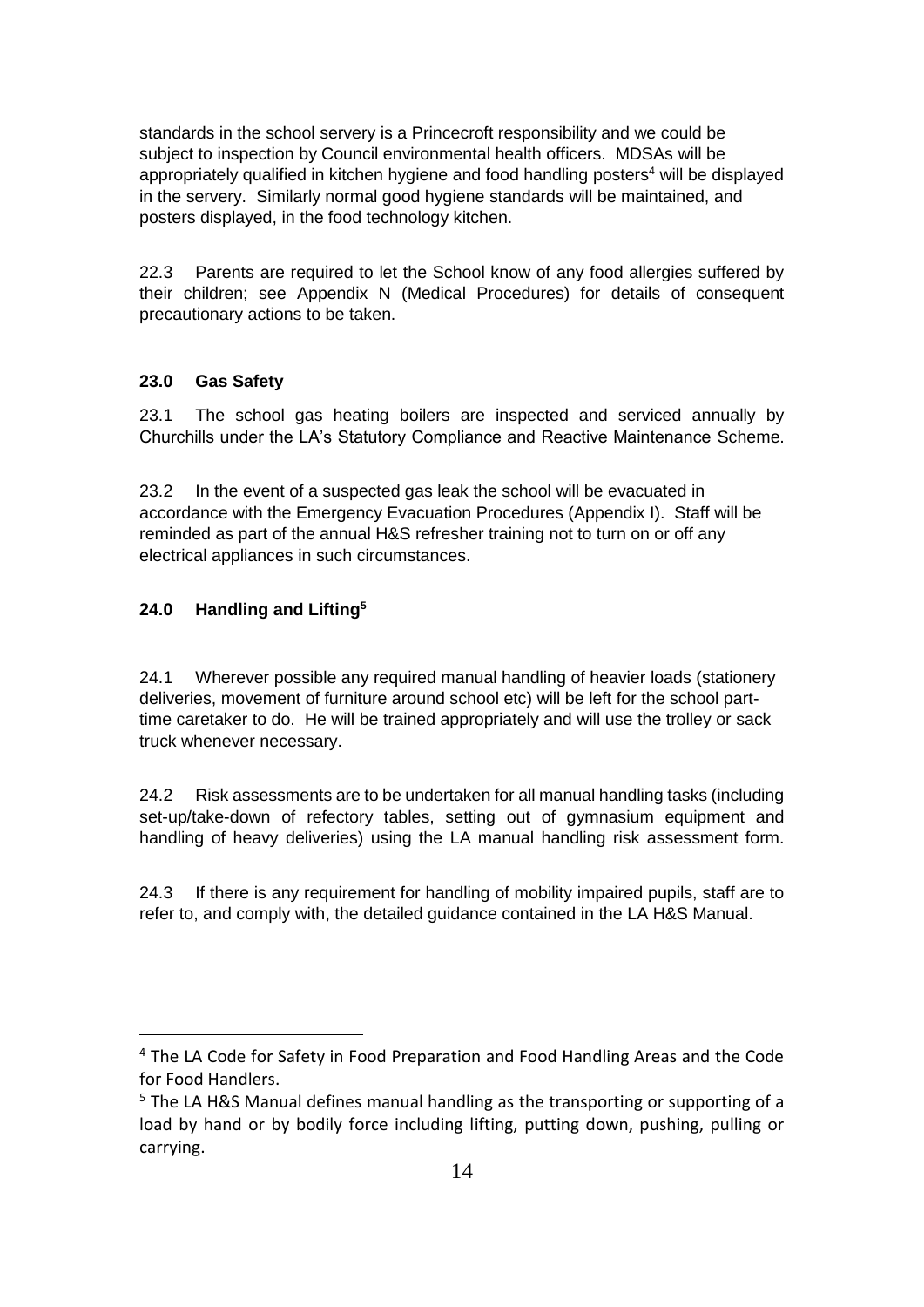## **25.0 Hazardous Substances** (COSSH)

25.1 All potentially hazardous substances are to be stored in either the school cleaning contractor's store or in the caretaker's store. Both stores are to be kept locked with keys held by the cleaning contractor (for the contractor's store) and by the school part-time caretaker (for their store), with spare keys for both held by the school office manager.

25.2 The cleaning contractor and school part-time caretaker are both responsible for ensuring compliance with COSHH Regulations and are required to hold Material Safety Data Sheets (MSDS) for their holdings of hazardous materials; the cleaning contractor is to lodge a copy of their MSDSs in the school office. Protective clothing is to be worn as necessary in accordance with the requirements of the MSDS.

## <span id="page-16-0"></span>**26.0 Legionella**

26.1 The school complies with advice on how to mitigate the risks of legionella as detailed in the LA's H&S Manual for Schools. Our procedures for monitoring and control are detailed in Appendix L.

## <span id="page-16-1"></span>**27.0 Lone Working and Home Visits**

27.1 Working alone is allowed but it can bring additional risks to a work activity and the school has adopted clear rules and procedures for minimising such risks, whether the lone-working occurs on, or away from, the school premises. These rules and procedures are detailed at Appendix M; particular procedures are to be followed on the rare occasions when there is a need for a solo home visit.

## <span id="page-16-2"></span>**28.0 Medical Procedures**

28.1 Princecroft is fully committed to the LA's policy on providing an inclusive education and recognises that some children may have long or short term medical needs. The medical procedures at Appendix N explain how any such medical conditions are to be dealt with while children are at school.

28.2 Princecroft can call on the LA's School Nursing Service for advice and support on any medical matter<sup>6</sup>.

28.3 Guidance on infectious diseases is available in the Public Health England publication "The Spotty Book – Notes on Infectious Diseases in Schools and Nurseries", which is available on-line<sup>7</sup>.

l

<sup>&</sup>lt;sup>6</sup> [vcl.wiltshirespa@nhs](mailto:vcl.wiltshirespa@nhs) and 0300 247 0090

[https://www.england.nhs.uk/south/wp-content/uploads/sites/6/2019/09/spotty](https://www.england.nhs.uk/south/wp-content/uploads/sites/6/2019/09/spotty-book-2019-.pdf)[book-2019-.pdf](https://www.england.nhs.uk/south/wp-content/uploads/sites/6/2019/09/spotty-book-2019-.pdf)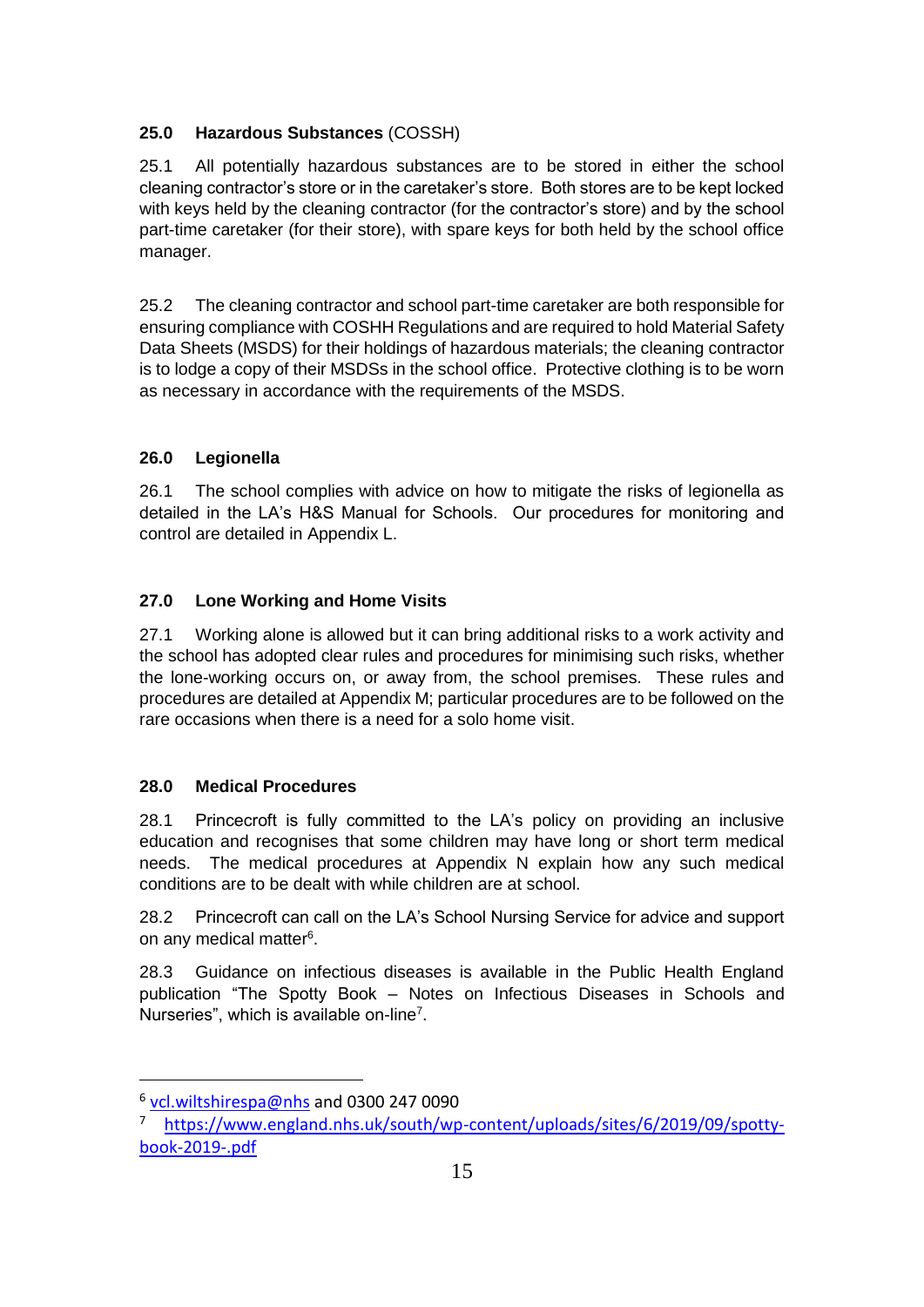## <span id="page-17-1"></span><span id="page-17-0"></span>**29.0 New and Expectant Mothers**

29.1 Expectant mothers are to inform the school of their pregnancy as soon as possible in order that a risk assessment can be carried out as directed by the Headteacher and any action taken to minimise risk, which may include making adjustments to their role. The LA risk assessment form available on Right Choice is to be used for this.

## **30.0 No Smoking**

30.1 Smoking (and use of e-cigarettes) is banned on school premises and the dangers of smoking are included in our personal, social and health education. The school's no smoking policy is at Appendix O.

## <span id="page-17-2"></span>**31.0 Off-Site Educational Visits**

31.1 Princecroft recognises the benefit of off-site educational visits, which can support, enrich and extend children's education and development. All such visits (including residential activity) will be managed on the LA on-line EVOLVE system, which is designed to support effective planning, innovative delivery and the appropriate management of risk. All visits will be authorised by the headteacher in his capacity as the school's External Visits Coordinator. Guidance on the planning of such visits and detail of the procedures to be followed is at Appendix P.

32.2 The only exception to the above, which has been agreed by the LA, is for frequently repeated local visits (eg swimming in leisure centre, Warminster School), where clearance will be obtained from the Headteacher using a paper-based approval process.

## <span id="page-17-3"></span>**32.0 Playground and PE Equipment**

32.1 Playground equipment will be visually checked by the school part-time caretaker on a weekly basis and will be put out of bounds with tape and signs if any risks to safe use are identified.

32.2 The equipment will be subject to a more formal annual inspection under the LA's Statutory Compliance and Preventative Maintenance Scheme.

## <span id="page-17-4"></span>**33.0 Risk Assessments**

33.1 Risk assessments will be completed for all areas of the school building and grounds and for all activities which pose a potential risk to staff or pupil safety. Assessments will be reviewed and updated as necessary annually.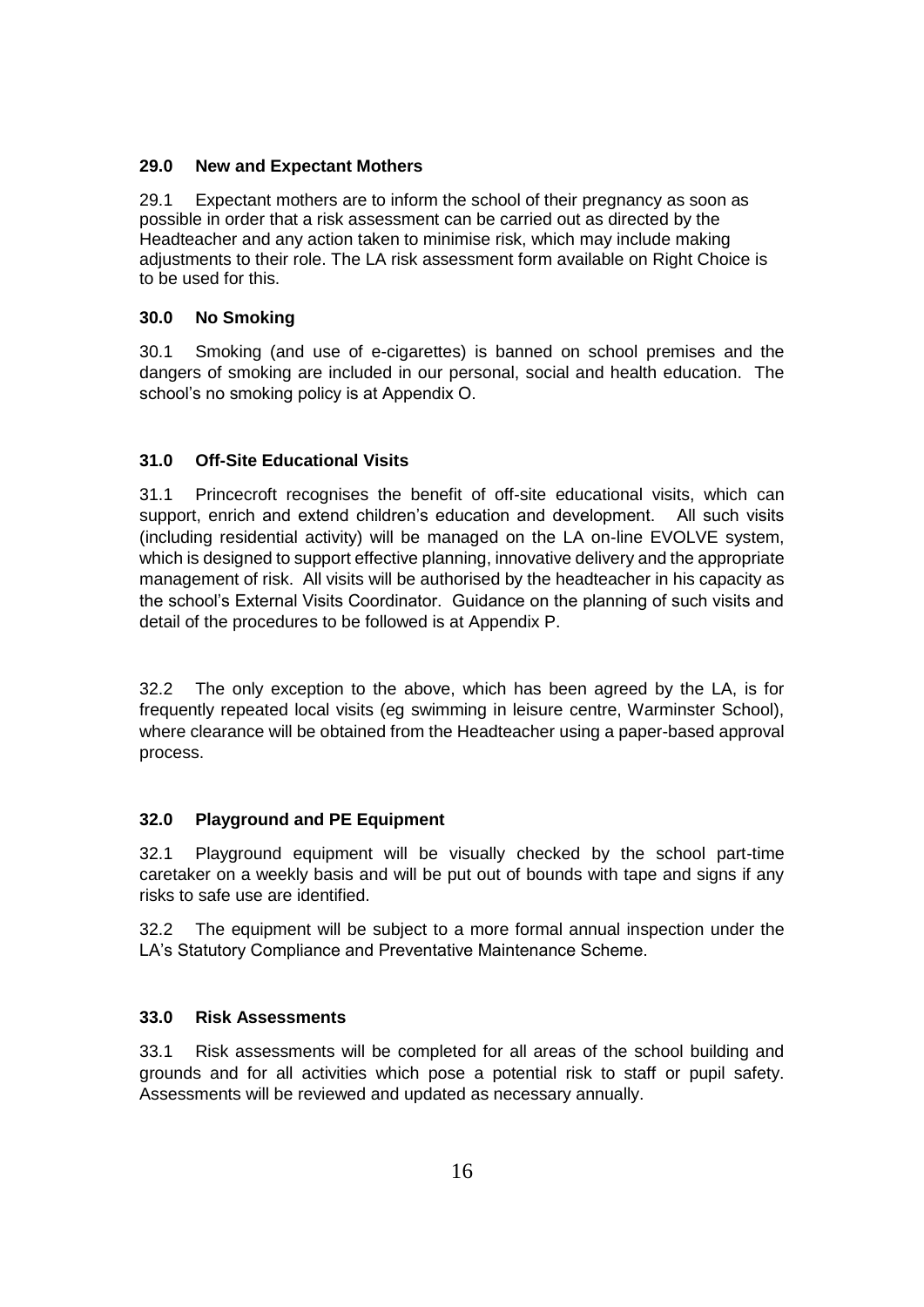33.2 Risk assessments will be undertaken using the relevant LA risk assessment form $8$  and will be maintained by the H&S administrator in a register of risk assessments held in the school office. At Appendix Q is a listing of area/activity risk assessments with details of the LA form to be used and the "owner" of each type of assessment.

33.3 Risk assessments for off-site educational visits will be undertaken on the LA on-line EVOLVE system; see Appendix P for details.

## <span id="page-18-0"></span>**34.0 Site and Grounds Management**

34.1 The school part-time caretaker will undertake a weekly tour of the school grounds to check for potential risks including broken glass, animal faeces, torn/weakened swing-nets etc. If staff note any such risks they are to notify the parttime caretaker through the school office.

34.2. A tree survey is to be undertaken every 18 months (alternating winter/summer) and corrective tree surgery commissioned where necessary to address any identified risks from overhanging branches etc.

## <span id="page-18-1"></span>**35.0 Slips, Trips and Falls**

35.1 31% of reported workplace accidents are a result of slips, trips and falls. In many cases such instances could have been avoided by the application of a sensible good housekeeping regime. At Appendix R is the guidance to be followed to minimise the risk of such accidents occurring at Princecroft.

## <span id="page-18-2"></span>**36.0 Staff Consultation and Communication**

36.1 When necessary staff will be consulted on, and notified as necessary about, H&S matters at staff training days or at twilight meetings. Any such discussion will be evidenced in the agenda for the event.

36.2 The statutory Health and Safety poster will be displayed in the staff room.

## <span id="page-18-3"></span>**37.0 Stress and Staff Well-Being**

l

37.1 Princecroft is committed to ensuring the health, safety and welfare of all its staff as far as is reasonably practicable. This includes the psychological and emotional well-being of staff as well as their physical health. The Governing Body recognises that healthy, fit staff with a strong sense of well-being will perform better and be less likely to be absent from work or to seek other employment.

37.2 Accordingly Princecroft has adopted in full the 'Model Staff Well-being Policy and Guidance for Schools' published by the Local Authority. A copy of this policy and guidance (including toolkits for risk assessments and amelioration) is held in the

<sup>8</sup> Forms are available on, and can be downloaded from, Right Choice.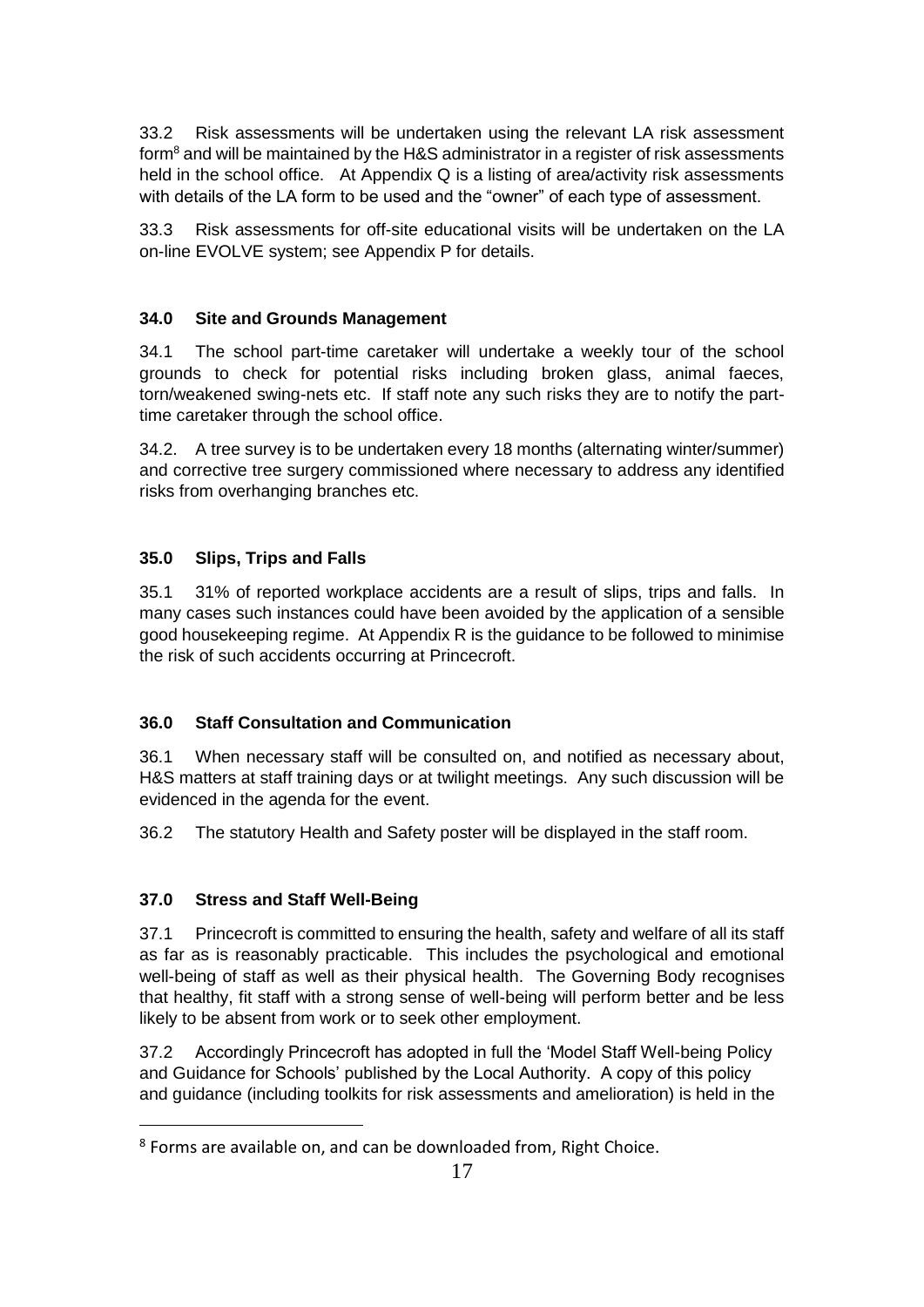Staff HR folder in the Staff Room.

37.3 Individuals will, themselves, usually be the first to recognise that they are starting to experience the first signs of stress and if/when they do so are encouraged to take responsibility for alerting a suitable person<sup>9</sup> to any concern they have in respect of stress, their general ability to carry out their duties without detriment to their health or safety or any other sense of discontent.

#### <span id="page-19-0"></span>**38.0 H&S Training and Development**

38.1 All staff need to have an understanding of their obligations and duties under this H&S Policy and are to be appropriately trained to be able to fulfil them. At Appendix S is a breakdown of the minimum number of staff to be trained and, where relevant, formally qualified in fire, first aid and other areas of H&S; in practice we will aim to improve on these quotas in order to enhance resilience. The Appendix also lists the H&S matters to be included in the induction of new staff.

38.2 Records will be maintained by the H&S Administrator of all completed H&S training with copies of certificates in personnel files.

#### <span id="page-19-1"></span>**39.0 Vehicles and Driving**

39.1 Hire coaches will be used for all external visits and the need for use of private cars to transport pupils is likely to be infrequent. Only those members of staff whose car insurance covers them for business use are allowed to transport pupils in their private car. The H&S Administrator is to maintain a register of any such entitled drivers and is to administer an annual documentation check of insurance, car registration and driving licences; the "Consent to Drive on School Business" form, available from Right Choice, is to be used to record such documentary checks and to authorise such driving. Written parental consent is to be obtained before any pupils are taken in a private car.

#### <span id="page-19-2"></span>**40.0 Violence and Aggression to Staff**

 $\overline{a}$ 

*40.1 Violence and aggression<sup>10</sup> are unacceptable and no member of staff should be required to endure either as a normal part of their work. However, given the nature of the services we provide it is acknowledged that some staff may, on occasion, encounter violence or aggression. In these circumstances, reasonable measures are to be applied to eliminate or minimise the risks.* 

 $9$  A suitable person means either their immediate supervisor or line manager or, if this is not possible, the headteacher or, in his absence, a member of the leadership team.

 $10$  The Council defines the term as 'Any incident in which an employee is abused, threatened or assaulted by another person in circumstances arising out of the course of his or her employment.' This applies whether the member of staff is on or off duty and is irrespective of the status of the perpetrator.